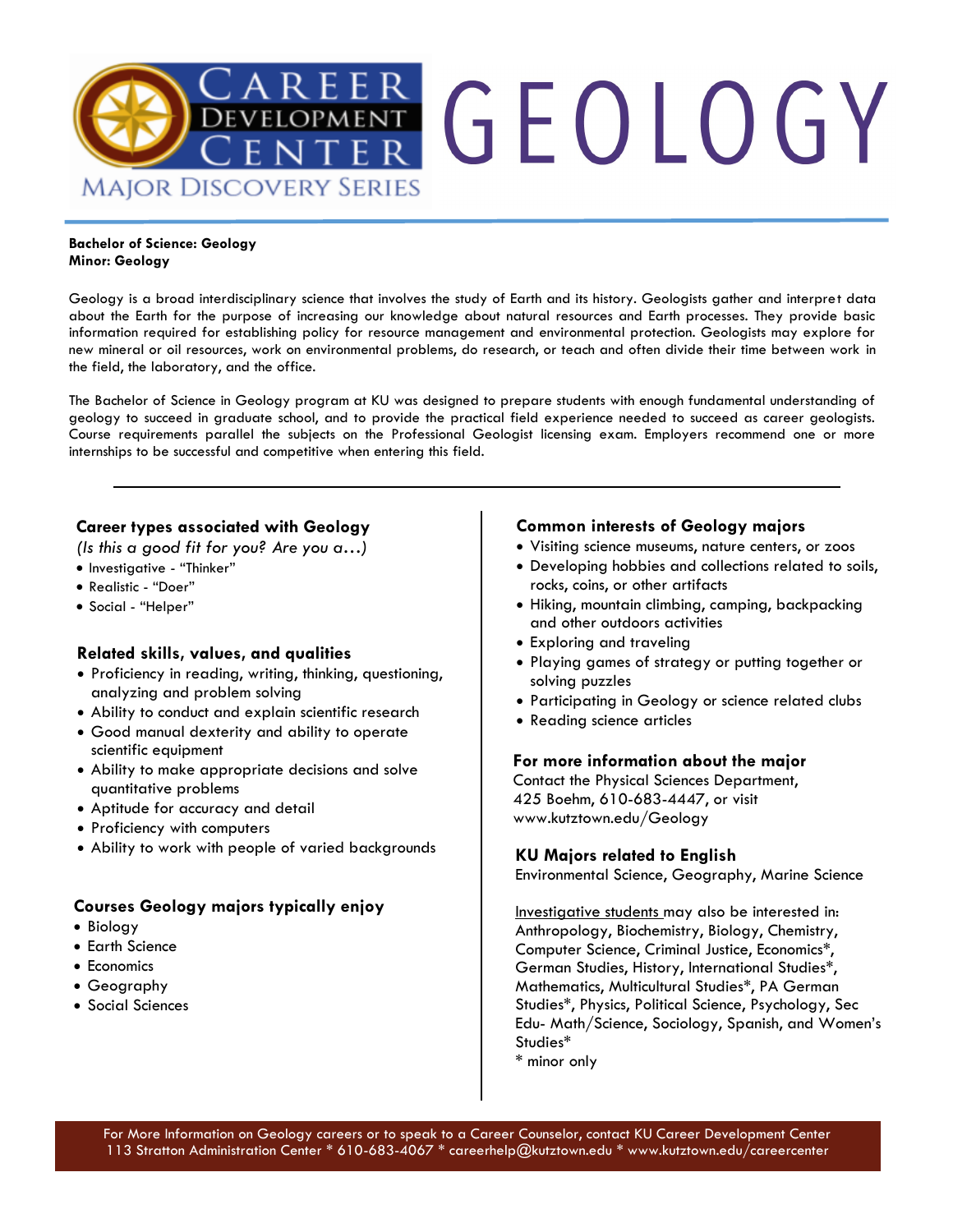# FOUR STEPS **TO SUCCESS**

## DISCOVER EXPERIENCE MOPLEMENT

2<sup>ND</sup> YEAR

## 1<sup>ST</sup> YEAR

EXPLORE >

- Enroll in the Career Exploration Certificate.
- Attend info sessions to learn about career development and personal branding.
- Take a career assessment to identify and confirm interests.
- Get involved in campus clubs and organizations.
- Develop basic workplace skills through jobs or volunteer work.
- Talk with professors, family, and friends about career ideas.
- Conduct informational interviews with professionals working in fields of interest.
- Develop a relationship with your professors and faculty advisor.
- Meet with CDC career coach.
- Attend info sessions to learn about resume writing, and externships.
- Confirm your choice of major and consider options for double major or minor.
- Research careers of interest.
- Complete a job shadowing (externship) experience.
- Seek meaningful employment or volunteer work in a field related to your major.
- Explore options for undergraduate research and study abroad.
- Write a resume and have it reviewed by the CDC.
- Manage your online presence.

## 3RD YEAR

- Enroll in the Career Success Certificate.
- Complete an internship and/or undergraduate research.
- Attend info sessions about internships, interviewing, job search strategies, and grad school.
- Build a LinkedIn profile and continue to monitor your online presence.
- Complete a mock interview.
- Build skills through research projects, part-time employment, and volunteer work.
- Participate in employment panels, site visits & networking events.
- Attend internship & job fairs.
- Take on a leadership role in a student organization or work.
- Consider graduate school options and prepare for

## 4TH YEAR

- Attend your Senior Kick-off and other info sessions to prepare for job search/grad school.
- Update your resume and LinkedIn profile.
- Create cover letter drafts.
- Gain experience through internships and/or undergraduate research.
- Secure references for job/grad school applications.
- Create your "30 second" commercial/elevator pitch.
- Meet with CDC to develop job search strategies.
- Research employers.
- Network with professionals through events and social media.
- Join a professional organization in your discipline.
- Attend the senior etiquette luncheon or dinner.
- Participate in job fairs and on-campus interviewing.

### **Sample Career Titles**

Geology majors can be found working in a wide variety of career fields. Here are just some career titles that may be of interest. Please note that some jobs may require further education and training. To learn more about these careers, visit http://online.onetcenter.org or www.bls.gov/oco.

- Agricultural Engineer
- Agriculture Consultant
- Architect
- Astronomer
- Cartographer
- Computer Analyst
- Economic Geologist
- Environmental Consultant
- Environmental Geologist
- Environmental Lawyer
- Forest Ranger
- General Manager: Petroleum or Mining Company
- Geochemist
- Geodynamacist
- Geologist
- Geomorphologist
- Geophysicist
- Geophysics Technician
- Geo-Technical Engineer
- Glacial Geologist
- Hydrologist
- Industrial Hygienist
- Instrumentation Technician
- Laboratory Technician
- Marine Advisor
- 
- Materials Analyst
- Mathematician • Meteorologist
- 
- Mineralogist
- Mining Engineer
- National Park Service Professional
- Oceanographer
- Paleoceanographer
- Paleoclimatologist
- Paleontologist
- Park Naturalist/Ranger
- Peace Corps Worker
- Petroleum Engineer
- Petroleum Geologist
- Petrologist
- Planetary Geologist
- Pollution Control Specialist
- Pollution Remediator
- Project Manager
- Prospector
- Sales Engineer
- Sedimentologist
- Seismologist
- Soil Scientist
- Stratigrapher

• Volcanologist

• Structural Geologist

• Urban/Regional Planner • US Foreign Service Worker

• Well Logging Specialist

- Surveyor
- Technical Writer/Communicator

• Waste Management Specialist • Water Quality Control Technician • Water Remote Sensing Specialist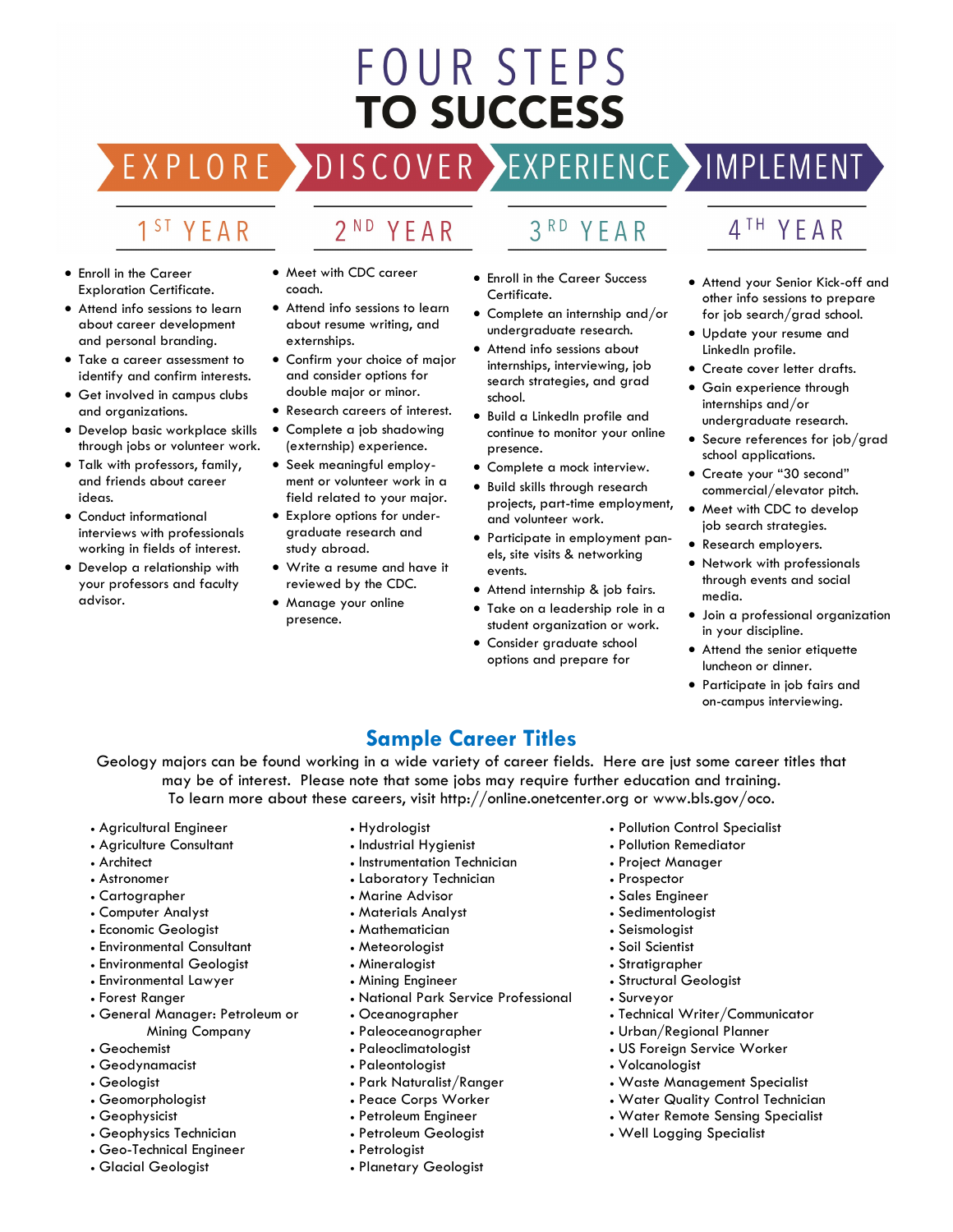### **Common Internship Sites and Employers**

Geology majors often find internships and employment in the following fields/industries.

- Colleges/Universities
- Construction Companies
- Consulting Firms
- Energy Companies
- Engineering Firms
- Marketing & Research Firms
- Mining Companies
- Petroleum Companies
- Railroads
- Research Laboratories
- State/Federal Government

 Handshake is the primary online resource i handshake for preparing and connecting students and alumni with employers. **www.kutztown.edu/handshake**

### **Useful Websites for Geology Majors**

Whether you are researching related career fields, applying for internships or jobs, or planning to join a professional association, these websites are for you!

| <b>Industry/Employment Information</b>                                   | <b>Professional Associations</b>                                                | <b>Related Area Employers</b>                                                                            |
|--------------------------------------------------------------------------|---------------------------------------------------------------------------------|----------------------------------------------------------------------------------------------------------|
| American Geophysical Union<br>www.agu.org                                | American Geological Institute<br>www.americangeosciences.org                    | <b>Earth Engineering</b><br><b>Environmental Strategy Consultants</b><br>Geo-Technology Associates, Inc. |
| <b>Careers in Federal Government</b><br>www.makingthedifference.org      | American Water Resources Association<br>www.awra.org                            | Heritage Conservancy<br>Langan Engineering<br>Maine Drilling & Blasting                                  |
| <b>Environmental Careers World Job Bank</b><br>www.environmentaljobs.com | Association for Environmental Studies<br>and Sciences<br>https://aessonline.org | National Park Service - Valley Forge<br>Oak Ridge Institute<br>Pennsylvania Department of                |
| <b>National Park Service</b><br>www.nps.gov                              | Geological Society of America<br>www.geosociety.org                             | <b>Conservation and Natural</b><br>Resources<br><b>Terraphase Engineering</b>                            |
| New Scientist Jobs<br>www.newscientistjobs.com                           | National Association of Environmental<br>Professionals                          | U.S. Environmental Protection Agency<br><b>Wildlands Conservancy</b>                                     |
| <b>Science Careers</b><br>http://sciencecareers.sciencemag.org           | www.naep.org<br>National Recreation & Park Association                          |                                                                                                          |
| <b>USGS Coastal and Marine Geology</b><br>Program                        | www.nrpa.org<br>North American Association for                                  |                                                                                                          |
| http://marine.usgs.gov<br>LinkdedIn Jobs                                 | <b>Environmental Education</b><br>www.naaee.org                                 |                                                                                                          |

www.linkedin.com/jobs